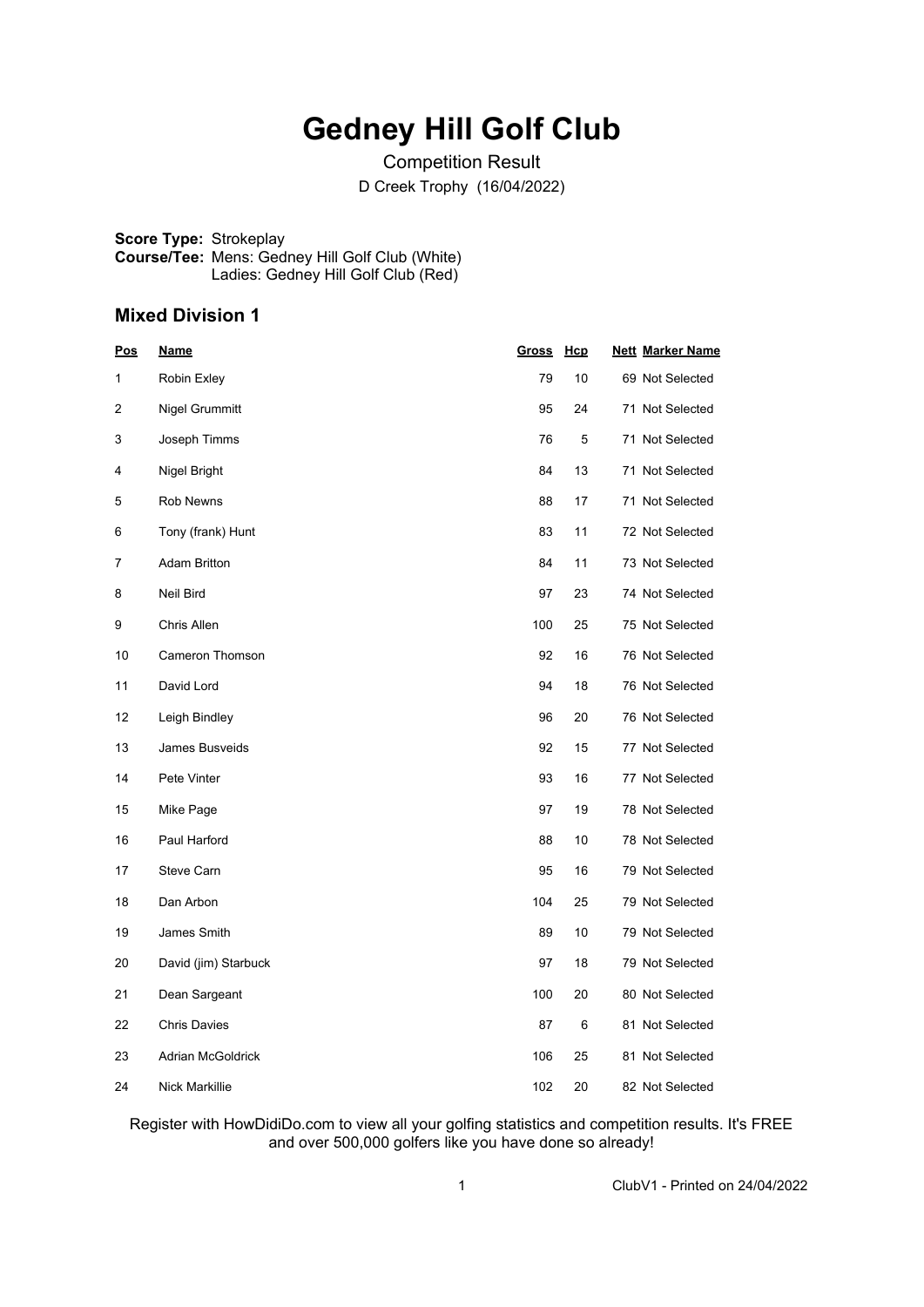| <b>Score Type: Strokeplay</b> |                                                        |
|-------------------------------|--------------------------------------------------------|
|                               | <b>Course/Tee: Mens: Gedney Hill Golf Club (White)</b> |
|                               | Ladies: Gedney Hill Golf Club (Red)                    |

### **Mixed Division 1**

| Pos | <b>Name</b>           | <b>Gross</b> | Hcp | <b>Nett Marker Name</b> |
|-----|-----------------------|--------------|-----|-------------------------|
| 25  | <b>Stuart Turnell</b> | 98           | 16  | 82 Not Selected         |
| 26  | <b>Steve Carter</b>   | 110          | 27  | 83 Not Selected         |
| 27  | <b>Alex Markillie</b> | 97           | 13  | 84 Not Selected         |
| 28  | Rob Bye               | 94           | 9   | 85 Not Selected         |
| 29  | Bryan Johnson         | 105          | 17  | 88 Not Selected         |
| 30  | Lewis Field           | 110          | 21  | 89 Not Selected         |
| 31  | Dean Parker           | 122          | 25  | 97 Not Selected         |
| 32  | <b>Nigel Baines</b>   | <b>NR</b>    | 16  | NR Not Selected         |
| 33  | Dom Pelan             | NR.          | 10  | NR Not Selected         |

Register with HowDidiDo.com to view all your golfing statistics and competition results. It's FREE and over 500,000 golfers like you have done so already!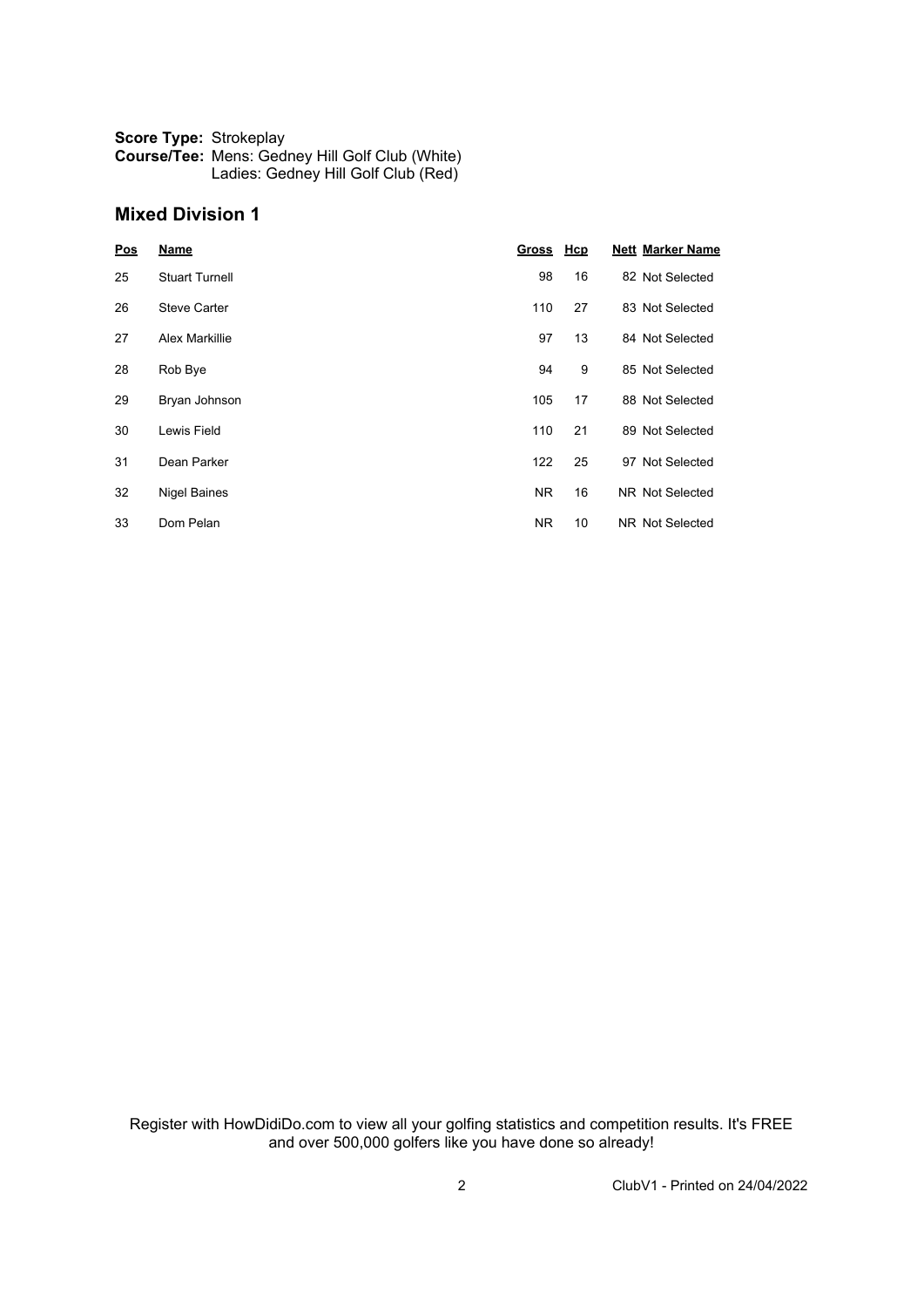# **Gedney Hill Golf Club**

### Twos Analysis D Creek Trophy on 16/04/2022

| <b>Player Name</b>   | <b>Handicap</b> | Hole             |
|----------------------|-----------------|------------------|
| <b>Division</b><br>1 |                 |                  |
| <b>Nigel Baines</b>  | 16              | 2 @ 12th         |
| Robin Exley          | 10              | $2$ $\omega$ 4th |
| Dan Arbon            | 25              | 2@3rd            |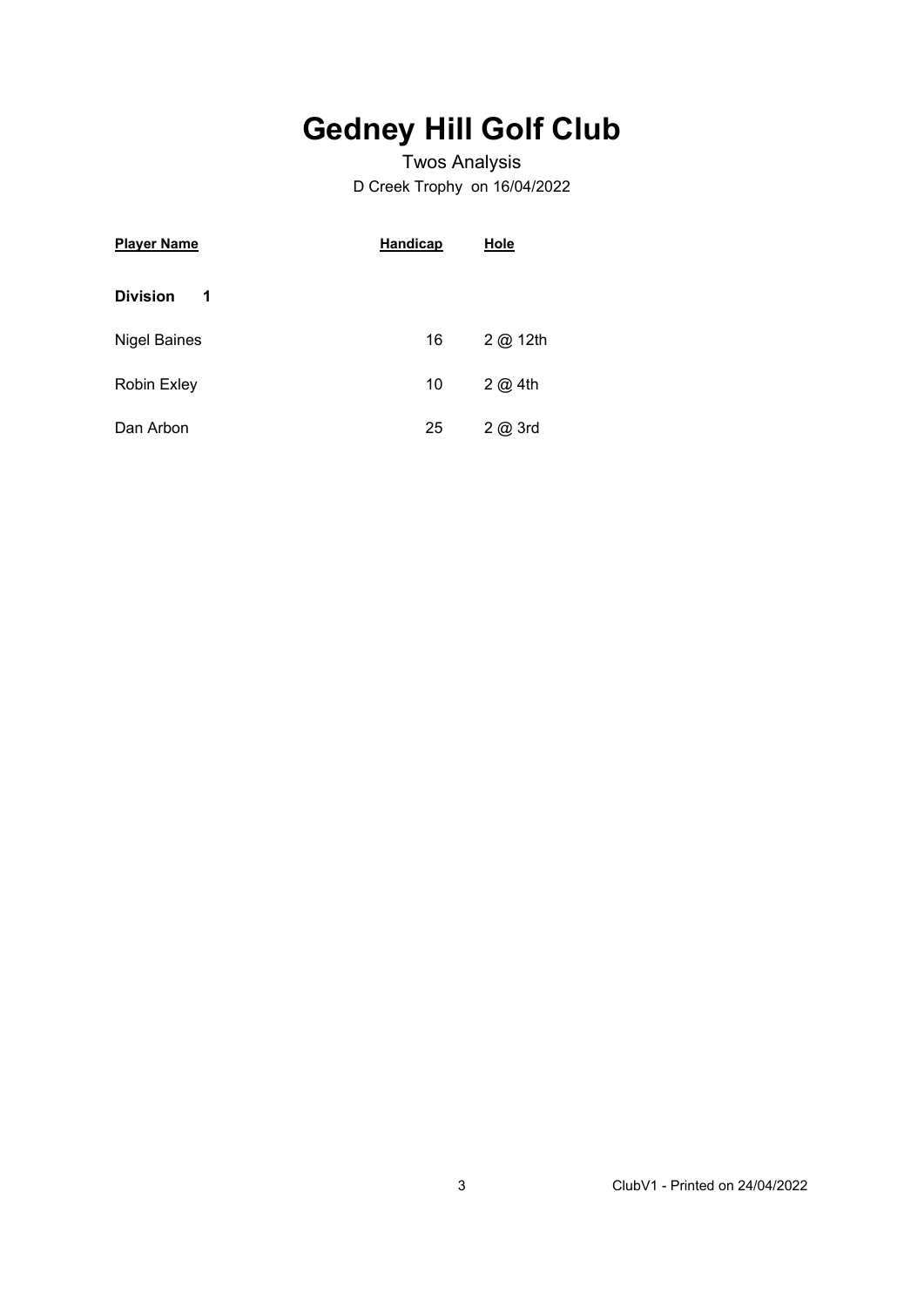## **Gedney Hill Golf Club**

Competition Audit Report

D Creek Trophy played over the Gedney Hill Golf Club on 16/04/2022

|              |                          | Hole No. | 1              | $\mathbf 2$ | 3            | 4              | 5  | 6  | 7  | 8  | 9         | 10 | 11 | 12 | 13 | 14 | 15        | 16        | 17              | 18                      |     |
|--------------|--------------------------|----------|----------------|-------------|--------------|----------------|----|----|----|----|-----------|----|----|----|----|----|-----------|-----------|-----------------|-------------------------|-----|
|              |                          | S.I.     | 8              | 4           | 12           | 14             | 16 | 10 | 18 | 2  | 6         | 15 | 11 | 9  |    | 3  |           | 17        | 5               | 13                      |     |
| Rec.         | <b>Name</b>              | Par      | 4              | 4           | 3            | 3              | 4  | 4  | 4  | 4  | 4         | 4  | 3  | 3  | 4  | 4  | 5         | 4         | 5               | 4                       |     |
| 811          | Chris Allen              | (25)     | 8              | 6           | 6            | 5              | 4  | 5  | 4  | 9  | 4         | 6  | 3  | 4  | 4  | 5  | 8         | 5         | 9               | 5                       | 100 |
| 834          | Dan Arbon                | (25)     | 5              | 6           | $\mathbf{2}$ | 4              | 6  | 5  | 10 | 6  | 7         | 5  | 7  | 5  | 5  | 6  | 5         | 6         | 9               | 5                       | 104 |
| 15           | <b>Nigel Baines</b>      | (16)     | 6              | 6           | 3            | 4              | 5  | 9  | 5  |    | 5         | 5  | 4  | 2  | 3  | 8  | 6         | <b>NR</b> | <b>NR</b>       | <b>NR</b>               | N/A |
| 528          | Leigh Bindley            | (20)     | 4              | 6           | 5            | 3              | 4  | 4  | 4  | 6  | 7         | 6  | 4  | 5  | 6  | 4  |           | 3         | 13              | 5                       | 96  |
| 31           | <b>Neil Bird</b>         | (23)     | 6              | 7           | 5            | 4              | 5  | 5  | 4  | 6  | 5         | 4  | 5  | 4  | 3  | 5  | 9         | 5         | 10              | 5                       | 97  |
| 85           | Nigel Bright             | (13)     | 5              | 7           | 4            | $\mathfrak{B}$ | 5  | 4  | 4  | 5  | 4         | 4  | 3  | 4  | 4  | 7  | 7         | 4         | $6\phantom{1}6$ | $\overline{4}$          | 84  |
| 4            | <b>Adam Britton</b>      | (11)     | 5              | 6           | 3            | 5              | 4  | 4  | 4  | 5  | 5         | 7  | 4  | 5  | 5  | 6  | 3         | 4         | 5               | 4                       | 84  |
| 245          | James Busveids           | (15)     |                | 7           | 3            | 3              | 4  | 6  | 4  | 5  | 5         | 4  | 6  | 4  | 4  | 5  | 6         | 5         | $\overline{7}$  | $\overline{7}$          | 92  |
| 240          | Rob Bye                  | (9)      | 5              | 6           | 3            | 3              | 5  | 4  | 6  | 8  | 6         | 5  | 3  | 3  | 5  | 6  | 6         | 3         | 10              | 7                       | 94  |
| $\mathbf{1}$ | <b>Steve Carn</b>        | (16)     | 7              | 4           | 5            | 4              | 5  | 6  | 6  | 5  | 6         | 7  | 4  | 4  | 3  |    |           | 5         | $6\phantom{1}6$ | $\overline{4}$          | 95  |
| 53           | <b>Steve Carter</b>      | (27)     | 6              | 5           | 5            | 6              | 7  | 6  | 7  | 9  | 7         | 5  | 3  | 3  | 5  | 7  | 9         | 6         | 6               | 8                       | 110 |
| 25           | <b>Chris Davies</b>      | (6)      | 4              | 6           | 5            | 5              | 5  | 4  | 4  | 4  | 6         | 7  | 4  | 5  | 4  | 5  | 5         | 5         | 4               | 5                       | 87  |
| 289          | Robin Exley              | (10)     | 5              | 4           | 6            | $\mathbf 2$    | 3  | 4  | 4  | 5  | 4         | 4  | 3  | 4  | 3  | 5  | 8         | 4         | $\overline{7}$  | $\overline{\mathbf{4}}$ | 79  |
| 182          | Lewis Field              | (21)     | 11             | $\,6$       | 3            | 5              | 6  | 6  | 4  | 6  | 9         | 6  | 4  | 3  | 5  | 8  | 8         | 5         | 9               | $6\phantom{1}6$         | 110 |
| 139          | <b>Nigel Grummitt</b>    | (24)     |                |             | 10           | 5              | 4  | 6  | 4  | 5  | 5         | 5  | 3  | 3  | 6  | 5  | 6         | 4         | $\,6$           | 4                       | 95  |
| 892          | Paul Harford             | (10)     | 6              | 6           | 5            | 4              | 3  | 5  | 3  | 7  | 4         | 4  | 3  | 4  | 5  | 5  | 7         | 5         | 8               | $\overline{4}$          | 88  |
| 340          | Tony (frank) Hunt        | (11)     | 4              | 5           | 5            | 4              | 4  | 3  | 6  | 6  | 4         | 5  | 4  | 4  | 3  | 3  | 6         | 5         | 6               | 6                       | 83  |
| 113          | Bryan Johnson            | (17)     | 5              | 4           | 3            | 4              | 4  | 6  | 4  | 8  | 15        | 5  | 4  | 5  | 6  | 5  | 7         | 4         | 10              | 6                       | 105 |
| 23           | David Lord               | (18)     | 6              | 6           | 5            | 3              | 5  | 4  | 4  | 5  | 5         | 4  | 6  | 4  | 8  | 5  | 7         | 6         | $\,6$           | 5                       | 94  |
| 395          | <b>Alex Markillie</b>    | (13)     | 5              | 6           | 5            | 4              | 4  | 5  | 8  | 6  | 4         | 7  | 7  | 4  | 4  | 8  | 6         | 4         | 7               | 3                       | 97  |
| 30           | Nick Markillie           | (20)     | $\overline{7}$ | 6           | 5            | 3              | 4  | 5  | 5  | 5  | 5         | 5  | 4  | 5  | 6  | 6  | 9         | 8         | 8               | 6                       | 102 |
| 413          | <b>Adrian McGoldrick</b> | (25)     | 9              | 6           | 7            | 3              | 4  | 7  | 8  | 5  | 3         | 4  | 4  |    | 9  | 7  | 9         | 4         | 5               | 5                       | 106 |
| 19           | <b>Rob Newns</b>         | (17)     | 4              | 7           | 3            | 4              | 4  | 5  | 4  | 5  | 4         | 6  | 3  | 5  | 5  | 5  | 6         | 7         | 6               | 5                       | 88  |
| 35           | Mike Page                | (19)     | 5              | 5           | 4            |                | 4  | 6  | 5  | 7  | 5         | 5  | 5  | 4  | 5  | 7  | 8         | 4         | 5               | $6\phantom{1}6$         | 97  |
| 806          | Dean Parker              | (25)     | 6              | 5           | 12           | 4              | 6  | 7  | 5  | 10 | 14        | 7  | 5  | 4  | 5  | 6  | 6         | 6         | 10              | 4                       | 122 |
| 1166         | Dom Pelan                | (10)     | 4              | 7           | 4            | 4              | 5  | 4  | 4  | 5  | <b>NR</b> | 5  | 4  | 4  | 5  | 6  | <b>NR</b> | 4         | 5               | $6\phantom{1}6$         | N/A |
| 423          | Dean Sargeant            | (20)     | 6              | 6           | 5            | 4              | 5  |    | 5  | 5  | 7         | 4  | 4  | 4  | 5  | 5  | 9         | 7         | 6               | 6                       | 100 |
| 133          | James Smith              | (10)     | 4              | 4           | 6            | 4              | 3  | 4  | 5  | 4  | 8         | 5  | 3  | 6  | 5  | 5  | 5         | 7         | 6               | 5                       | 89  |